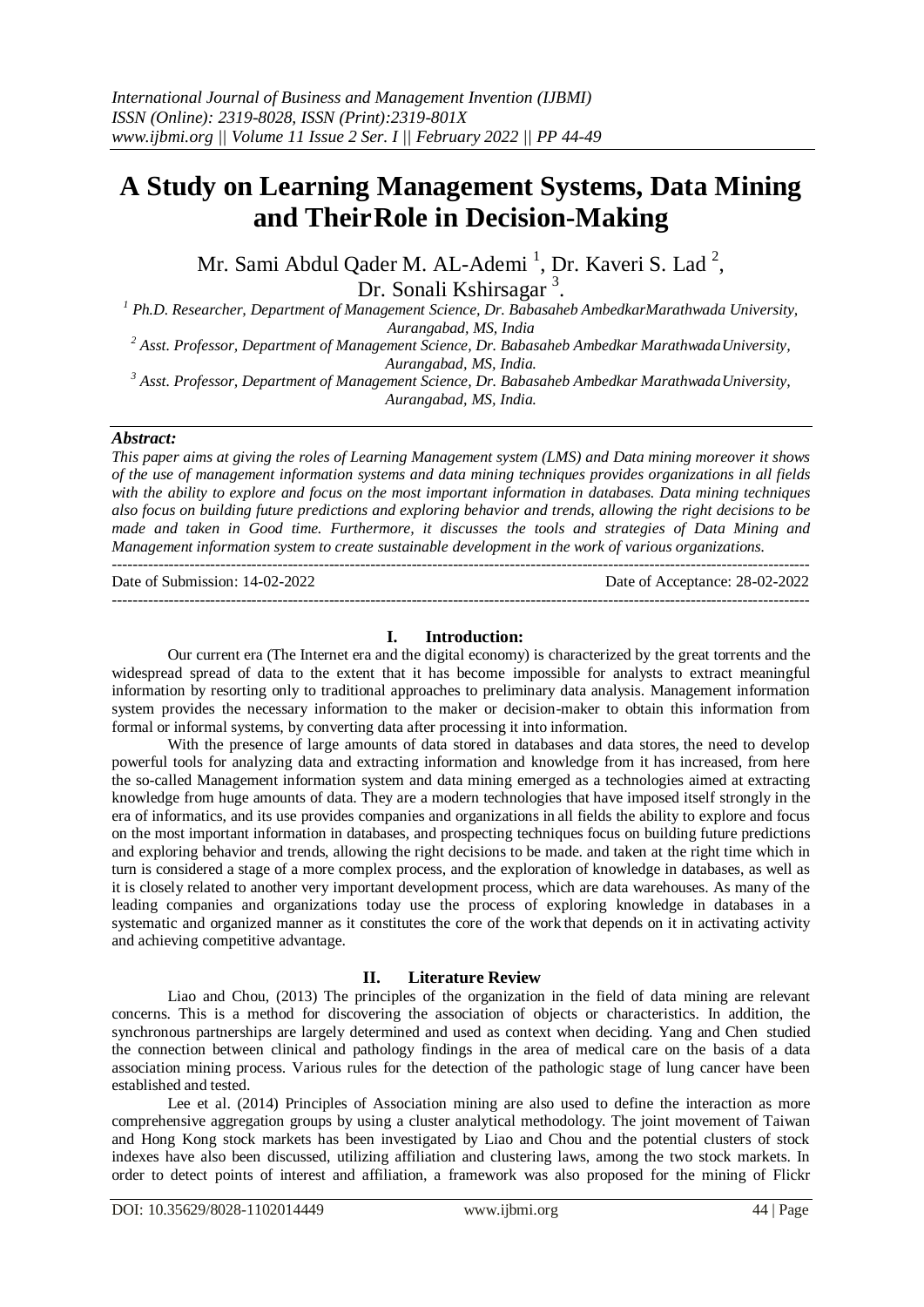geographical pictures with a mixture of clusters and association regulations mining.

Nedic et al. (2014) In the business intelligence world, data mining strategies play an important part. The summary is not sufficient and restricted in the above three functions only. For instance, Nedic proposed a new solution focused on 4 traffic noise modeling optimization techniques, which might help to monitor the noise level within urban areas. This technique uses sophisticated algorithms of optimization that reflect another field of data mining.

Daniel et al. (2017) used 4 lexicon-based text analysis tools in the area of financial marketing to evaluate tweet feelings from the financial world, which also led to the case popularity identification [46]. Has examined the negative range of financial news through net optimism that measures the material in the field of social network analysis according to the word frequencies of pre-defined dictionaries, Stieglitz and Dang-Xuan investigated the relation of social networking feelings with the actions of people exchanging knowledge utilizing a lexicon to achieve the intensity of emotions In a context for social media-related public policy computer sciences, Chung und Zeng represented an imood system which addressed a sense and network analysis based on Lexicon orientation approach. More notably, Deng's latest paper proposes to apply current feeling Lexicons to the description of domain- specific feelings.

# **First: the concept of Learning Management system and Data Mining:Learning Management system:**

I. Learning Management system is "the study of information systems focusing on their use in business and management". Laudon, K. C., & Laudon, J. P. (2011:G-7).

II. Learning Management system is very crucial to use and to study. "What makes management information systems the most exciting topic in business is the continual change in technology, management use of the technology, andthe impact on business success". Laudon, K. C., & Laudon, J. P. (2011:6)

III. It is designed to perform the functions of different management system.

IV. It's a system that provides information to whoever makes the decision.

V. It is a system that processes data with a computer.

Accordingly, it is noticed that learning management systems: are the tool by which data are processed electronically by the computer, or it is a system that produces administrative information by computer, or are the processes by which computers are used to solve administrative problems.

# **Data Mining:**

Data mining appeared in the mid-nineties in the United States of America, and it combined statistics and information technologies (databases, artificial intelligence, machine learning).

There are several definitions of this concept, including:

I. "Automated or automated exploration of interesting and unclear patterns hidden in a specific database". Basheer Abbas (2005:84).

II. An accurate and intelligent, interactive and sequential analysis process that allows the managers of activities when using this process to make decisions and take appropriate actions in the interest of the activity for which they are responsible and the organization in which they work. Bazsalica M Naim, (2001:61).

III. An analyzes of a large amount of data in order to create rules, examples and models that can be used to guide and inform decision-makers, and to predict future behavior. Abdul Sattar, et al. (2006).

IV. An analysis of large-sized groups of observed data to search for potential relationships and summarization of the data in new formats to be understandable and useful to its user. Hand D, et al. (2001)

From the previous definitions, it can be said that data mining is a process of extracting or discovering useful and exploitable knowledge from a large group of data. It helps to explore hidden knowledge and unexpected models, as well as explore new databases that exist in large databases.

# **Second: the drivers of the LMS and data mining revolution:**

Drivers of the LMS and data mining revolution can be divided into two main parts: Basheer Abbas, Al-Alaq. (2005).

# **A. Supply-side factors:**

1. Effects of information technology developments, especially data storageand processing technology.

2. Technological development has accelerated in performance, production,methods and means of communication.

3. Low electronic communication costs, which facilitated access to databases.

4. Emergence of new analysis methods, most notably neural networks, genetic algorithmic systems, decision trees and rules of induction.

5. The increase in complexities in the tasks of managing institutions due to the technical and knowledge progress.

6. The increase in influences and variables (political, economic, social and technical) that affect the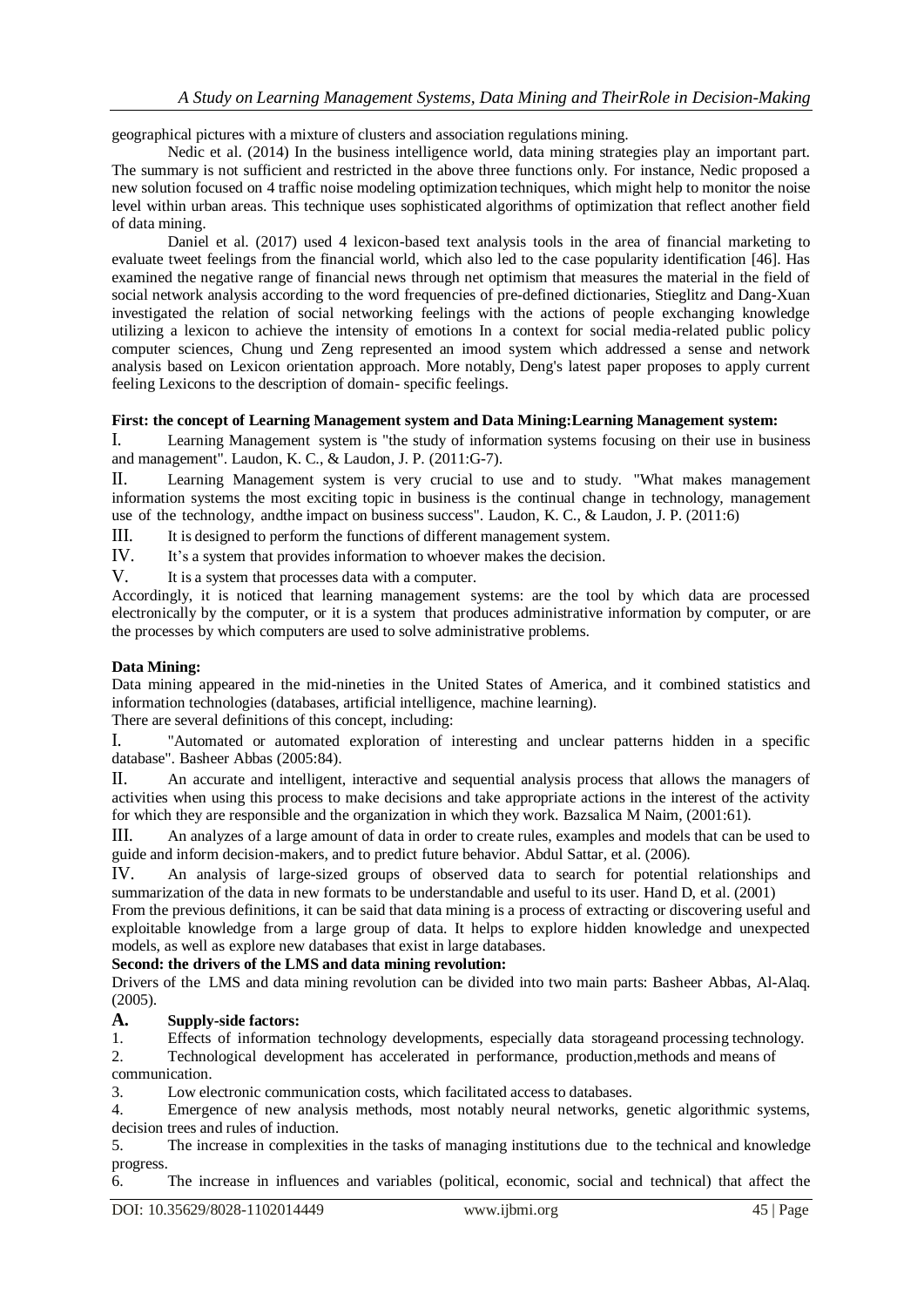course of work, whether at the local or international level.

7. Computer reconstruction revolution that resulted in the birth of new generations of user-friendly software, such as: Microsoft Windows, and client-server software.

8. The tremendous development in storage methods, and among the most prominent of these methods are those related to data warehouses and their markets.

# **B. Factors related to demand side:**

1. Growing need for rapid analytical results on the part of fierce competition institutions and rapid changes in the work environment.

2. Intense competition between institutions, which necessitates rapid decision-making based on accurate information that includes all factors affecting the work environment.

3. Hierarchical organization receded, as managers had to rely on themselves to obtain their needs for analytical information, after the role of support analysts who relied on them receded.

4. The authoring and publishing movement flourished, especially in the field of information technology, the Internet, and everything related to the era of the digital economy.

## **Third: Data mining tools:**

Data mining models are two types:

# **Predictive Models:**

Predictive models aim at predicting the value of some properties such as forecasting the purchase probability of a customer.

# **Descriptive Models:**

A Descriptive models are divided into two types: cluster models that allow the grouping of individuals, events, or products into clusters, and correlation models that allow identifying relationships between them.

# **There are several tools for data mining, the most important of which are:**

# **I. Summarization:**

Summarization refers to techniques for breaking down big data blocks into summary measures, which provide a general description of the variables and their relationships. Basheer Abbas (2005:92).

# **II. Classification:**

Classification is interpretation or prediction of an individual's characteristic through other characteristics. Bazsalica, et al, (2001: 68- 69)

## **III. Prediction:**

Prediction is similar to classification or estimation, except that the data are classified on the basis of predicting their future behavior or estimating their future value. Berry J. A. M., Linoff G. S., (2004:10)

## **IV. Clustering:**

Clustering or segmentation is the search for homogeneous groups in a community of individuals. Bazsalica M., Naim P., Bazsalica, et al, (2001:66)

## **V. Rule Analysis:**

Correlation is the search for relationships or associations that exist between several properties. Bazsalica, et al, (2001:68)

## **VI. Change and deviation detection**:

It is based on exploring very important changes in data through previous measurements or standard values. **Fourth: The stages of the LMS and Data mining process:**

Stages and steps of the LMS and data mining process can be summarized asfollows: Abdul Sattar Al-Ali, et al. (2006).

## **1. Business Understanding:**

The first requirement for knowledge discovery is an understanding of the problems and issues faced by the business. In other words, how to achieve the greatest benefit from data mining, which requires a clear and specific formula for business objectives.

# **2. Data Understanding:**

The issue of knowing what and nature of data is an important factor in the success of data mining and knowledge discovery. Knowing the data well means helping designers to use the algorithms or tools used for specific problems with high precision. This leads to maximizing the chances of success as well as raising the effectiveness and efficiency of the knowledge discovery system.

## **Data Collection:**

It is the step directed towards determining the source of the data in the study, including the use of external general data such as taxes and others.

## **Data Description:**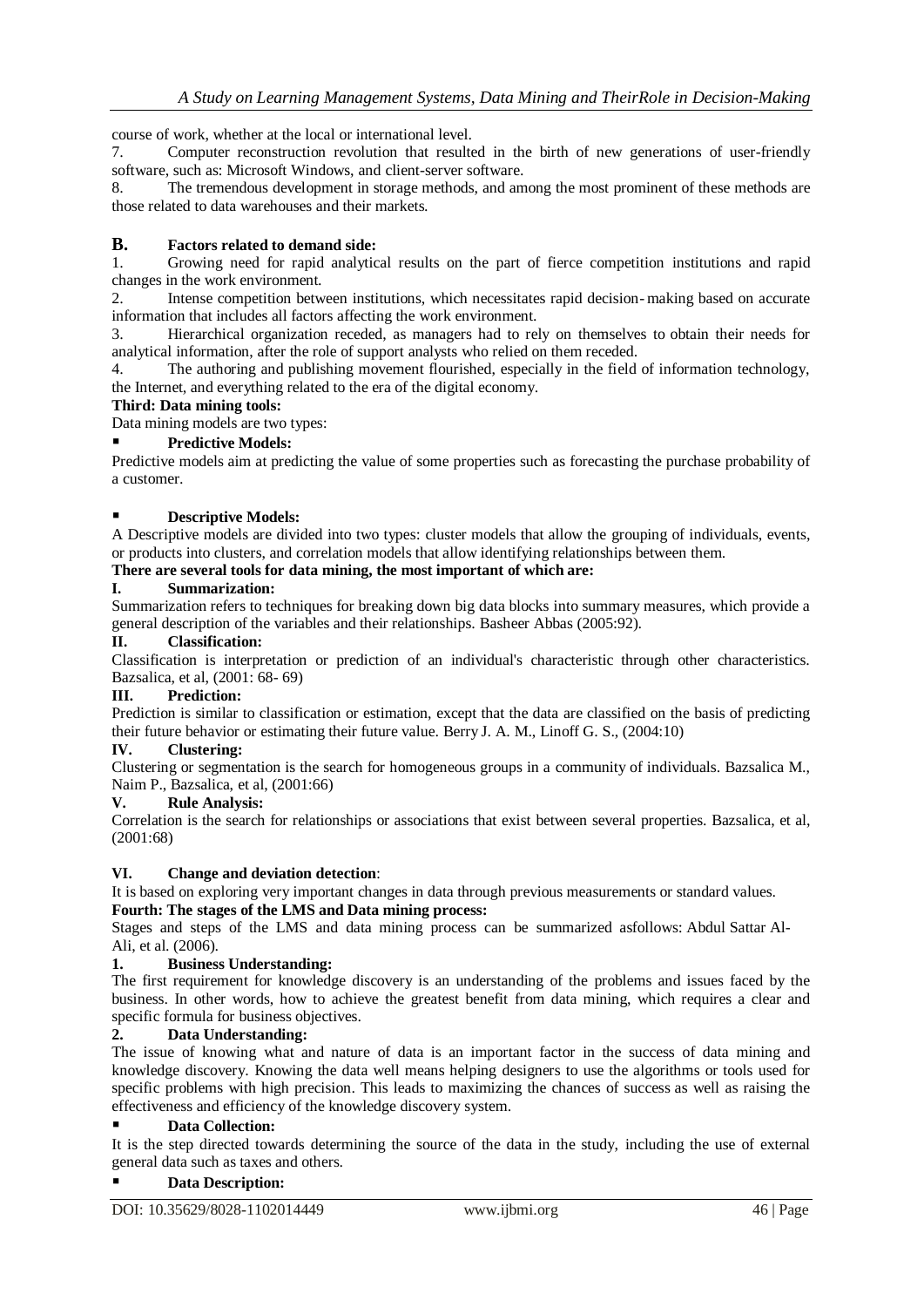It is the step that focuses on describing the contents of a single file or tables.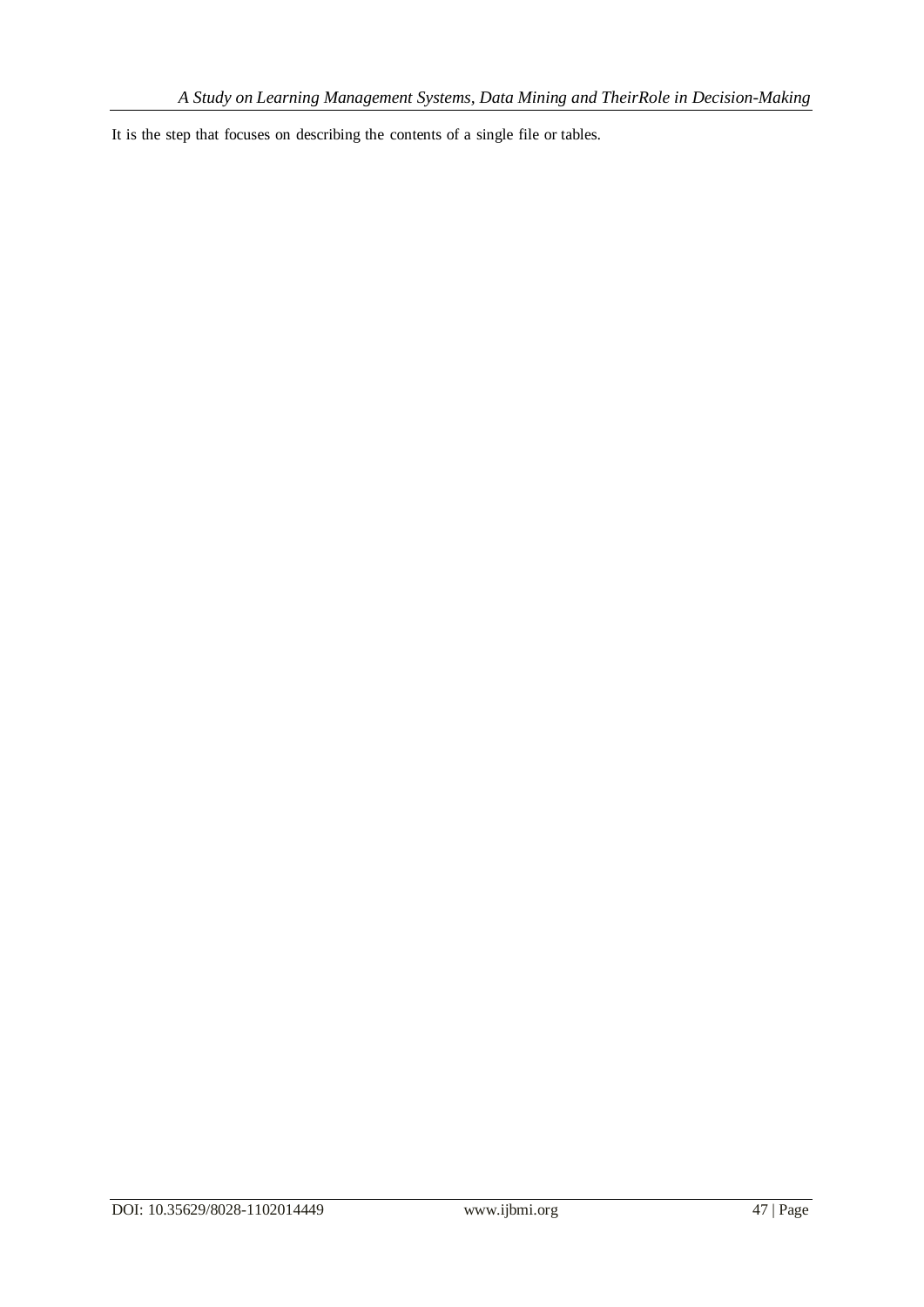# **Data Quality and Verification:**

This step determines whether minimizing or omitting some unnecessary data or poor quality which may not be used in the study because a good model needs good data, which is why the data must be correct and have accurate content.

# **Exploratory Analysis of Data:**

Techniques such as visualization or Online Analytical Processing (OLAP) process are used to perform the initial data analysis. This step is important andnecessary because it focuses on developing hypotheses related to the problem under study.

# **3. Data Preparation:**

It includes the following steps:

## **Selection:**

It means selected the expected variables and sample size.

## **Construction and Transformation Variables:**

New variables must always be formulated to build effective models.

## **Data Integration:**

The data sets in a data mining study can be stored in multi-purpose databases that need to be consolidated into a single database.

# **Data Formatting:**

This step is related to rearranging the data fields as required in the data miningmodel.

# **Model Building and Validation:**

Building and formulating a correct and accurate solution model is through a process of right and wrong, as such a process often requires the help of specialists in data mining with the aim of testing and examining variousalternatives to obtain the best model for solving the problem under study.

## **Evaluation and Interpretation:**

Once the form is formulated and its stability and authenticity is verified, a validation process is conducted to verify the stability of the data package fed by the form. Since the results of this data are known, the expected results are compared with the actual results in the stability of the running data package. This comparison verifies the accuracy of the model.

# **Model Deployment:**

This step includes publishing and distributing the template within the organization to aid the decision-making process and that the valid model must also achieve the satisfaction of the beneficiaries as long as the selection of the model must be done through an experimental study or a miniature form of the comprehensive study.

## **Fifth: The fields of application of LMS and Data mining in business organizations:**

LMS and Data mining have known great success and its applications have increased in business organizations due to the great growth in data, especially in databases and data stores, as well as the intense competition in the market, which drives these organizations to make the most of the data they own by using data mining.

Data mining began to be used in distribution organizations, and then quickly moved to banks, insurance institutions, telecommunication companies (especially mobile phones), water and electricity establishments, and recently air and rail transport ... etc. Its first applications were in the field of managing the relationship with the customer by analyzing customer behavior in order to make them more loyal and to suggest products according to their desires.

Generally, there are several fields of application of data mining in business organizations, including:

## **1. Marketing:**

Artificial neural networks have been used in targeted marketing studies including market shares. These methods helped the marketing to use the customer allocation approach according to the basic demographic facts such as gender, age and groups, as well as their purchasing patterns.

# **2. Partition:**

Data mining methods have been used effectively in forecasting sales, as many variables are taken in studies such as multiple market variables, customer capabilities based on buying habits such as the analysis of the shopping cart or the market basket helped a lot in finding which products could be bought together by the customers.

## **3. Banks:**

Business and Financial Forecasting have proven to be an excellent method for applying data mining techniques. These techniques have been used in finding guaranteed prices, future price predictions, and stock performance. The use of such methods has also achieved success in the development of digital measurement systems in determining the risk of loans and financial fraud.